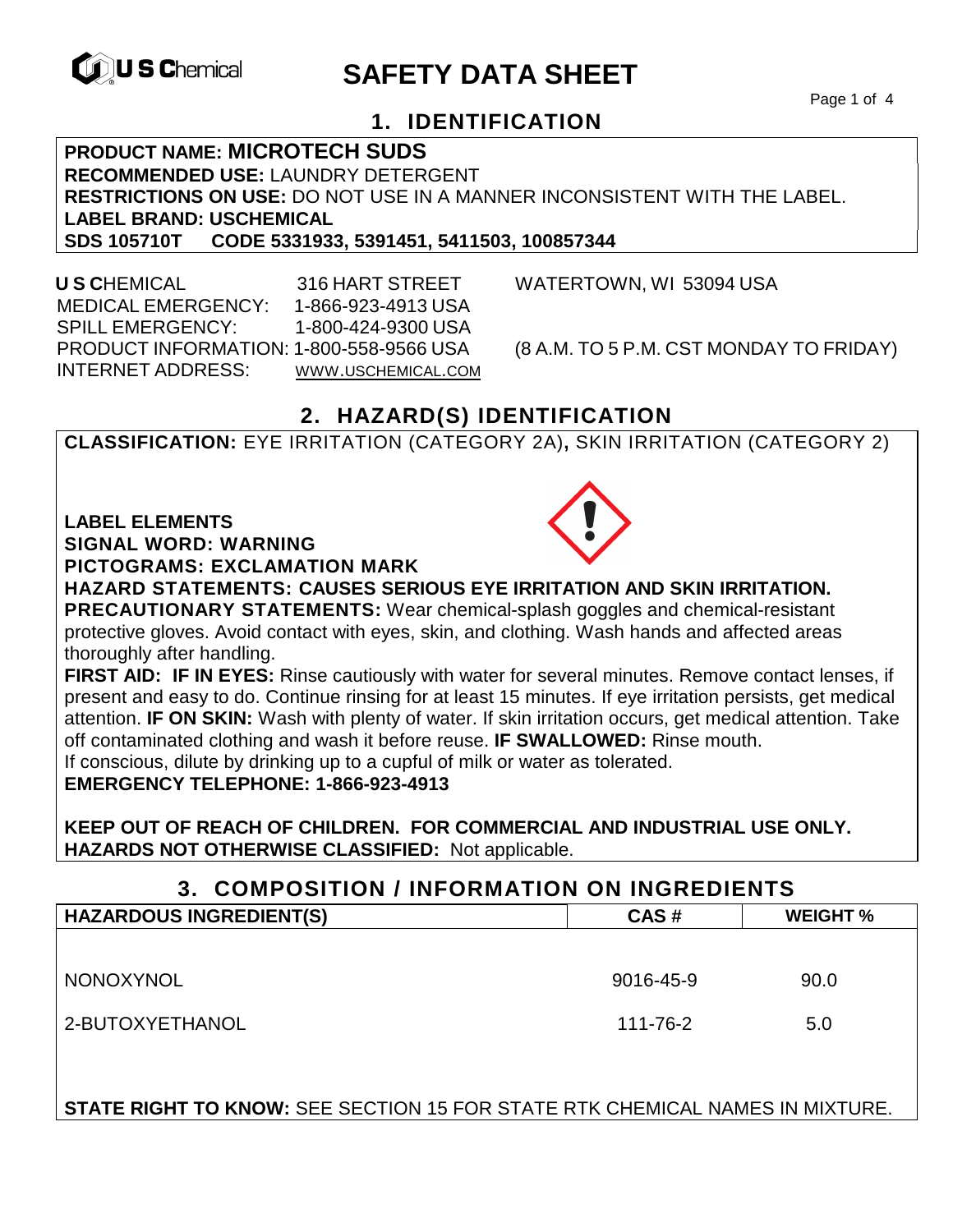#### **4. FIRST-AID MEASURES** Page 2 of 4

**IF IN EYES:** RINSE CAUTIOUSLY WITH WATER FOR SEVERAL MINUTES. REMOVE CONTACT LENSES, IF PRESENT AND EASY TO DO. CONTINUE RINSING FOR AT LEAST 15 MINUTES. IF EYE IRRITATION PERSISTS, GET MEDICAL ATTENTION.

**IF ON SKIN:** WASH WITH PLENTY OF WATER. IF SKIN IRRITATION OCCURS, GET MEDICAL ATTENTION. TAKE OFF CONTAMINATED CLOTHING AND WASH IT BEFORE REUSE. **IF SWALLOWED:** RINSE MOUTH. IF CONSCIOUS, DILUTE BY DRINKING UP TO A CUPFUL OF MILK OR WATER AS TOLERATED.

**IF INHALED:** NO SPECIFIC FIRST AID MEASURES ARE REQUIRED.

**EMERGENCY TELEPHONE: 1-866-923-4913** 

**MOST IMPORTANT SYMPTOMS / EFFECTS:** CAUSES SERIOUS EYE IRRITATION AND SKIN IRRITATION.

**MEDICAL CONDITIONS AGGRAVATED:** NONE KNOWN. **NOTE TO PHYSICIAN:** CALL 1-866-923-4913 FOR EXPOSURE MANAGEMENT ASSISTANCE.

#### **5. FIRE-FIGHTING MEASURES**

**CHEMICAL HAZARDS:** EYE AND SKIN IRRITATION. NON-FLAMMABLE. **COMBUSTION PRODUCT HAZARDS:** OXIDES OF CARBON AND OTHER FUMES. **METHODS:** SELECT EXTINGUISHER AND METHODS BASED ON FIRE SIZE AND TYPE. **EQUIPMENT:** WEAR SCBA AND FULL PROTECTIVE GEAR AS CONDITIONS WARRANT. **NFPA RATING:** HEALTH-2/FLAMMABILITY-0/ INSTABILITY-0/SPECIAL HAZARD-N.AP. **SUITABLE EXTINGUISHERS:** WATER, DRY CHEMICAL, CO2 OR FOAM SUITABLE FOR FIRE. **UNSUITABLE EXTINGUISHERS:** NO RESTRICTIONS BASED ON CHEMICAL HAZARDS.

### **6. ACCIDENTAL RELEASE MEASURES**

**PERSONAL PRECAUTIONS:** EVACUATE UNPROTECTED PERSONNEL FROM AREA. WEAR PERSONAL PROTECTION INCLUDING RUBBER BOOTS. SEE SECTION 8. VENTILATE AREA IF NEEDED. BE CAREFUL NOT TO SLIP. WASH THOROUGHLY AFTER CLEAN-UP. **ENVIRONMENTAL PRECAUTIONS:** PREVENT SPILL FROM ENTERING DRAIN, STORM SEWER OR SURFACE WATERWAY. PREVENT WATER AND SOIL CONTAMINATION. **CLEAN-UP METHODS:** SMALL SPILLS MAY BE WIPED UP AND RINSED WITH WATER. FOR LARGER SPILLS, DIKE TO CONTAIN. PUMP TO LABELED CONTAINER OR ABSORB SPILLAGE AND SCOOP UP WITH INERT ABSORBENT MATERIAL. AFTER SPILL COLLECTION, RINSE AREA WITH WATER AND FOLLOW WITH NORMAL CLEAN-UP PROCEDURES.

# **7. HANDLING AND STORAGE**

**HANDLING:** FOLLOW ALL LABEL DIRECTIONS. INSTRUCT PERSONNEL ABOUT PROPER USE, HAZARDS, PRECAUTIONS, AND FIRST AID MEASURES. AVOID CONTACT WITH EYES, SKIN AND CLOTHING. TAKE OFF CONTAMINATED CLOTHING AND WASH IT BEFORE REUSE. DO NOT TASTE OR SWALLOW. PRODUCT RESIDUE MAY REMAIN ON OR IN EMPTY CONTAINERS. HANDLE CAREFULLY TO AVOID DAMAGING CONTAINER. **STORAGE:** KEEP CONTAINER CLOSED WHEN NOT IN USE. STORAGE AT AMBIENT TEMPERATURES IN A DRY AREA OUT OF DIRECT SUNLIGHT. PROTECT FROM FREEZING. ROTATE STOCK REGULARLY. KEEP AWAY FROM FOOD AND DRINK. KEEP OUT OF REACH OF CHILDREN.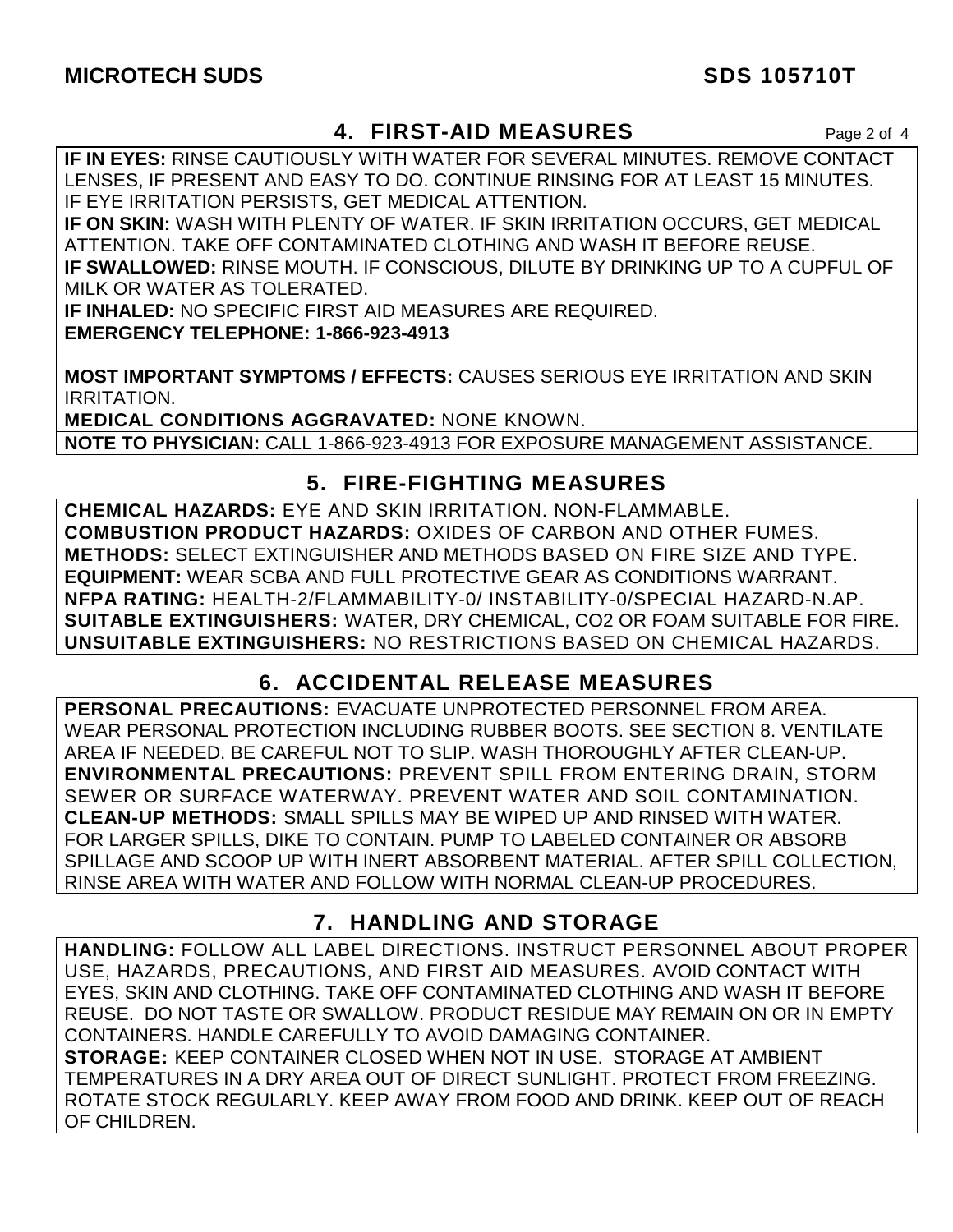#### **8. EXPOSURE CONTROLS / PERSONAL PROTECTION** Page 3 of 4

**EXPOSURE LIMITS:** NONOXYNOL = NONE

2-BUTOXYETHANOL = 20 PPM TWA (ACGIH), 50 PPM TWA-SKIN (OSHA)

**ENGINEERING CONTROLS:** NONE REQUIRED. GENERAL ROOM VENTILATION IS TYPICALLY ADEQUATE.

**PERSONAL PROTECTION** 

**EYES:** SAFETY GOGGLES (INDIRECT-VENTED OR NON-VENTED) AND AN EYE-WASH STATION. **HANDS:** CHEMICAL-RESISTANT PROTECTIVE GLOVES (RUBBER OR NEOPRENE). **RESPIRATORY:** NONE REQUIRED.

**FEET:** NONE REQUIRED. RUBBER BOOTS RECOMMENDED DURING SPILL CLEAN-UP. **BODY:** NONE REQUIRED.

#### **9. PHYSICAL AND CHEMICAL PROPERTIES**

| APPEARANCE: DARK ROYAL BLUE LIQUID     | <b>AUTO-IGNITION TEMPERATURE: N.AV.</b>          |
|----------------------------------------|--------------------------------------------------|
| <b>ODOR: CITRUS</b>                    | <b>DECOMPOSITION TEMPERATURE: N.AV.</b>          |
| pH CONCENTRATE: 8.0                    | <b>EXPLOSIVE LIMITS (LEL/UEL): NONE</b>          |
| pH @ 2500 PPM SOLUTION: N.AV.          | <b>EVAPORATION RATE: N.AV.</b>                   |
| pH @ USE DILUTION: N.AV.               | FLAMMABILITY (SOLID, GAS): N.AP.                 |
| <b>PHYSICAL STATE: LIQUID</b>          | <b>FLASH POINT: NONE</b>                         |
| <b>RELATIVE DENSITY (WATER): 1.060</b> | <b>INITIAL BOILING POINT/RANGE: N.AV.</b>        |
| <b>SOLUBILITY (WATER): COMPLETE</b>    | <b>MELTING POINT/FREEZING POINT: N.AV.</b>       |
| VAPOR PRESSURE: N.AV.                  | <b>ODOR THRESHOLD: N.AV.</b>                     |
| VAPOR DENSITY: N. AV.                  | <b>PARTITION COEFF. (N-OCTANOL/WATER): N.AV.</b> |
| <b>VISCOSITY: SLIGHTLY VISCOUS</b>     | <b>OTHER: N.AV.</b>                              |

### **10. STABILITY AND REACTIVITY**

**REACTIVITY:** NO HAZARD. **CHEMICAL STABILITY:** STABLE. **POSSIBILITY OF HAZARDOUS REACTIONS:** NONE KNOWN. WILL NOT POLYMERIZE. **CONDITIONS TO AVOID:** TEMPERATURES BELOW 35°F (1.6°C) OR ABOVE 120°F (49°C). **MATERIALS TO AVOID:** DIRECT MIXING WITH OTHER CHEMICALS. MIX ONLY WITH WATER. **HAZARDOUS DECOMPOSITION PRODUCTS:** NONE UNDER NORMAL CONDITIONS.

### **11. TOXICOLOGICAL INFORMATION**

**ROUTES OF EXPOSURE:** EYES, SKIN, INGESTION, INHALATION. **INFORMATION ON ROUTES OF EXPOSURE:** NO LC50/LD50 TEST DATA ON MIXTURE. **ACUTE EFFECTS /SYMPTOMS** 

 **EYES:** CAUSES SERIOUS EYE IRRITATION. MAY CAUSE PAIN, REDNESS AND WATERING. **SKIN:** CAUSES SKIN IRRITATION. MAY CAUSE DISCOMFORT, DRYING AND REDNESS. **INGESTION:** MAY CAUSE IRRITATION, NAUSEA, VOMITING AND DIARRHEA. **INHALATION:** NONE KNOWN.

**CHRONIC / OTHER EFFECTS:** NO REPORTABLE GERM CELL MUTAGENS, SKIN SENSITIZERS, RESPIRATORY SENSITIZERS, REPRODUCTIVE TOXINS OR ASPIRATION HAZARDS. **SPECIFIC TARGET ORGANS (SINGLE/REPEATED):** NONE KNOWN.

**NUMERICAL MEASURES OF TOXICITY:** ATEmix (ORAL-RAT) = ABOVE 2000 MG / KG **CARCINOGENS:** NO REPORTABLE ACGIH, IARC, NTP, OR OSHA CARCINOGENS.